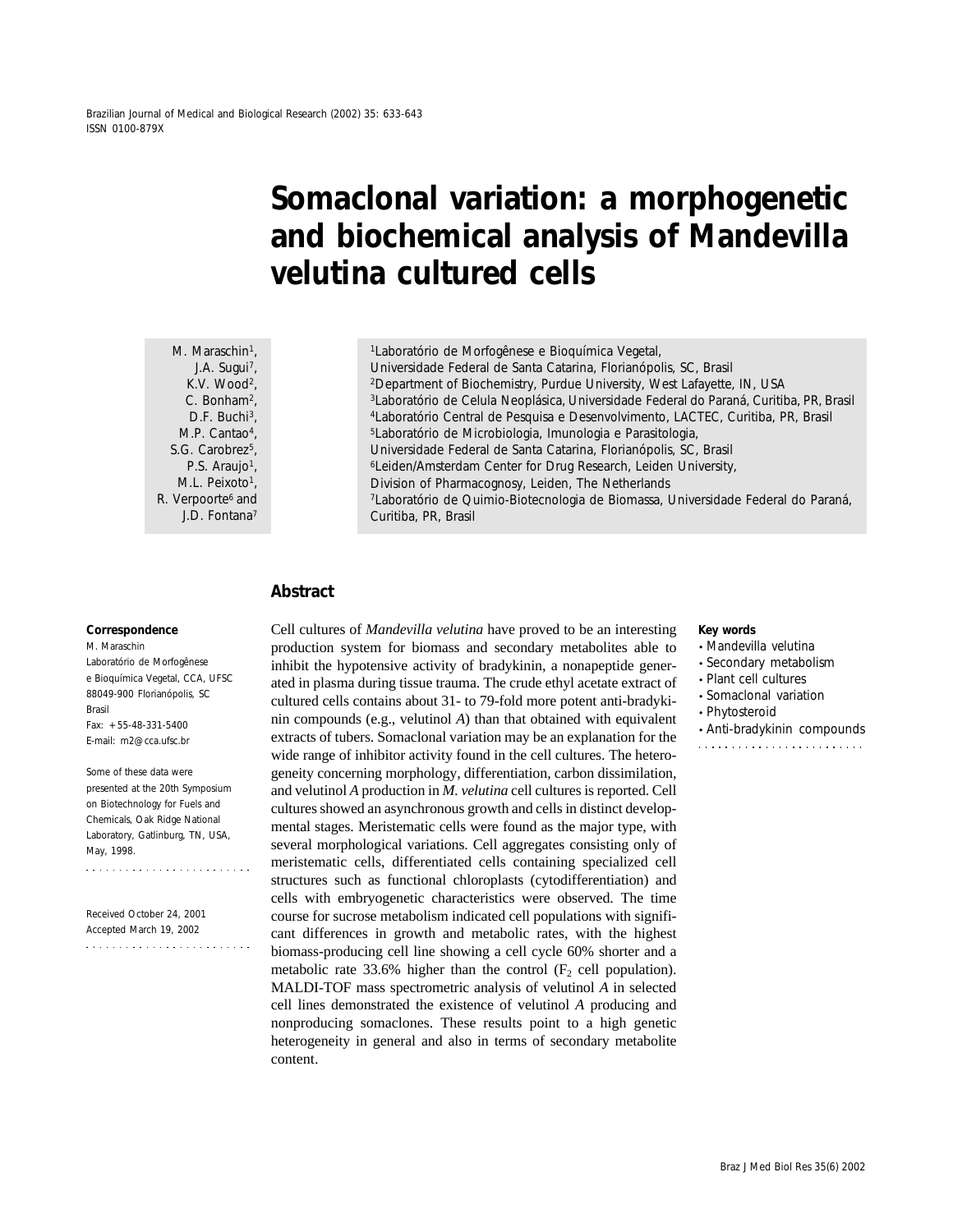# **Introduction**

*Mandevilla velutina* (Apocynaceae) is a plant native to Brazil and in several centralwestern regions folk medicine prescribes the use of infusion or alcoholic extracts of its tuber for the treatment of inflammatory states, including those caused by *Bothrops jararaca* snake bites. The tubers are a source of bioactive compounds able to selectively antagonize the hypotensive activity of bradykinin (BK) and other kinins (1). These anti-BK compounds are secondary metabolites chemically characterized as triterpenoids, e.g., velutinol *A* (2). However, no significant amounts (~0.001 to 0.0001%, fresh weight) were found in crude plant extracts (3,4). Recently, a patent covering velutinol *A* and its glycosylated derivatives was issued in Canada (Canadian Patent No. 70857-228, September, 1998; 5), but large-scale biomass production by conventional methods seems not to be economically feasible.

As an alternative method to the destructive exploitation of native plant populations, *in vitro* cell culture of *M. velutina* was adopted (6). The extraction of the bioactive compounds with ethyl acetate from cultured cells yielded crude extracts with an anti-BK action about 31- to 79-fold more potent than that obtained with extract of tubers of the plant (3). This result indicated the potential of this method for obtaining the anti-BK compounds. Somaclonal variation, a common phenomenon in plant cell cultures, characterized by phenotypic variation of either genetic or epigenetic origin, may be an explanation for the wide range of inhibitor activity found. Accordingly, somaclonal variation can be either an advantage (variability increase) or disadvantage (loss of stability of cell lines), depending on the aim of the study (7-9). However, it has become apparent that, rather than being an unexplainable aberration in an otherwise uniform cell proliferation process, the appearance of variants in cell cultures may be a routine occurrence for certain types of plants or specific explant sources. Since all cells of an organism are derived from a single cell, it has been assumed that plants derived from cells of a donor plant would yield identical individuals. Nonetheless, studies on somaclonal variation have indicated that clonal uniformity is now recognized as the exception rather than the rule (10,11). Recently, quantitative analyses of velutinol *A* and its glycosylated form (MV 8612) revealed the occurrence of higher content in cell culture extracts when compared to the native plant  $(12)$ .

Since somaclonal variants result, by definition, from genetic changes ultimately caused by inheritance (13), several critical analyses of this subject have been conducted focusing on the phenotypic, genetic (e.g., aneuploidy, polyploidy, or mixoploidy), cytogenetic and molecular (DNA methylation) alterations found in plant cells and/or tissues in crop breeding programs (8). Several studies have shown that somaclonal variation can be assessed by analysis of phenotype, chromosome number and structure, proteins or direct DNA evaluation of plants (14). The types of variation that are frequently observed may differ from species to species, and it is often difficult to determine the genetic nature of the observed variation (15). However, one should keep in mind that the correspondence between changes at the phenotypic and cytological/molecular level should be considered, since good correlation might not be found between the extent of mutations (molecular level) and phenotypic changes (14). Thus, in the present state of knowledge, we are able to exploit somaclonal variation, but we are still unable to control it (16).

In contrast, analyses of the occurrence of variants in plant cell cultures concerning biochemical phenotype have been undertaken to a lesser extent. It has been recognized that this phenomenon may provide a source for useful variation, which can form the basis for the development of plant cell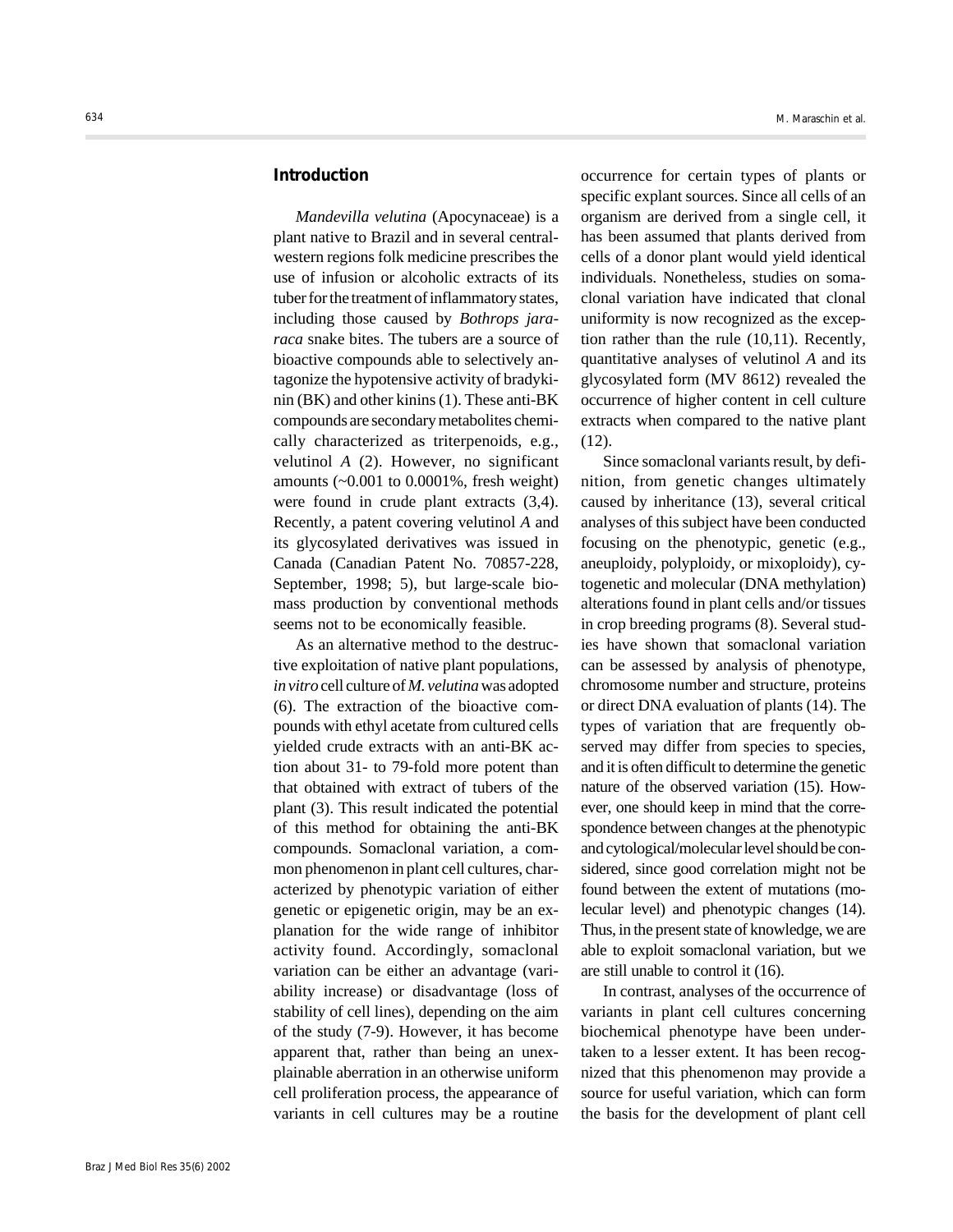lines with characteristics of interest even on an industrial scale. As an example, we may mention the production of shikonin from *Lithospermum erythrorhizon* (17), of berberine from *Coptis japonica* (18), and of ginsenosides from *Panax ginseng* (19). Thus, the information about somaclonal variability can be considered fundamental to studies concerning the production of secondary metabolites (7).

The *in vitro* screening and selection of *M. velutina* somaclones with a high potential for anti-BK production could be done on a chemical basis, taking into account the content of the triterpenoids of interest (13). However, the objective of the present study is to investigate the phenotypic heterogeneity of *M. velutina* cell cultures in a broader sense, taking into account their morphological and metabolic profiles, using light and scanning electron microscopy and growth analysis by the determination of the rate of metabolism of sugars by the cell populations. Furthermore, an investigation concerning secondary metabolites of interest in selected cell lines is reported. In fact, the improvement of the yield of velutinol *A* in *M. velutina* cell cultures is currently the bottleneck which remains to be overcome before the application of this biotechnological system on a commercial scale.

# **Material and Methods**

## **Cell line cultures**

Primary callus cultures were obtained using nodal segments (~8 mm long; 6.5-8.0 mg) from a single 4-month-old plantlet cultured *in vitro*, native to the Cerrado ecosystem (Coromandel, MG, Brazil), on semisolid MS medium (20) supplemented with 2 mg/l 2,4-dichlorophenoxyacetic acid, 2 mg/l 6-benzylaminopurine, and 3 mg/l 6-furfurylaminopurine ( $MC_{24}$  medium; 12). The cell lines were set up by a classical method (cellaggregate cloning; 7), selecting high biomass-producing clones from regular subcultures (28 days). Briefly, cell aggregates  $\sim$ 3 mm in diameter) were subcultured from a single cell colony 28 days after inoculation onto filter paper (21) in contact with liquid  $MC<sub>24</sub>$  medium. The cultures were kept at 24  $\pm$  1°C, 16-h photoperiod, 31.5 µmol photons  $m<sup>2</sup> s<sup>-1</sup>$  (Philips TLF 33), and 85-90% relative humidity. Cell growth biomass was monitored daily by visual inspection for 28 days, followed by transferring ca*.* 0.1 g of cells of the higher biomass-producing clones selected to fresh semi-solid  $MC_{24}$  culture medium. From each selected cell line, 0.5 g of 21-dayold cells were subcultured in  $MC_{24}$  liquid medium to obtain cell suspension cultures as previously described (12). Cell suspensions were maintained in 250-ml Erlenmeyer flasks under continuous light (31.5 µmol photons  $m<sup>2</sup> s<sup>-1</sup>$ , Philips TLF 33) and shaking at 110 rpm at  $24 \pm 1$ °C. Stock cell line cultures have been cultured according to the above conditions for eight years in our laboratory.

## **Determination of dissimilation curves**

Growth analysis was performed by determination of dissimilation curves. This is a non-destructive analytical method previously described in detail (22). The dissimilation curves were determined using seven culture flasks  $(F_1-F_7)$ , which were weighed at 24-h intervals on a Mettler analytical balance (range: 200 g, accuracy: 0.1 mg). Inoculated samples (initial cell density  $= 3$  g cells/flask, accurately weighed) were aseptically collected from a single 21-day-old cell suspension stock-culture, and transferred to 250-ml Erlenmeyer flasks containing 50 ml  $MC_{24}$ culture medium (accurately weighed). Serving as control in respect to water evaporation, three flasks containing only culture medium were also weighed. Silicosen T-32 plugs (Shin-Etsu Polymer Co., Japan, obtained from Simrit Holland B.V., Naarden, The Netherlands) were used to close the flasks in the experiments. The software for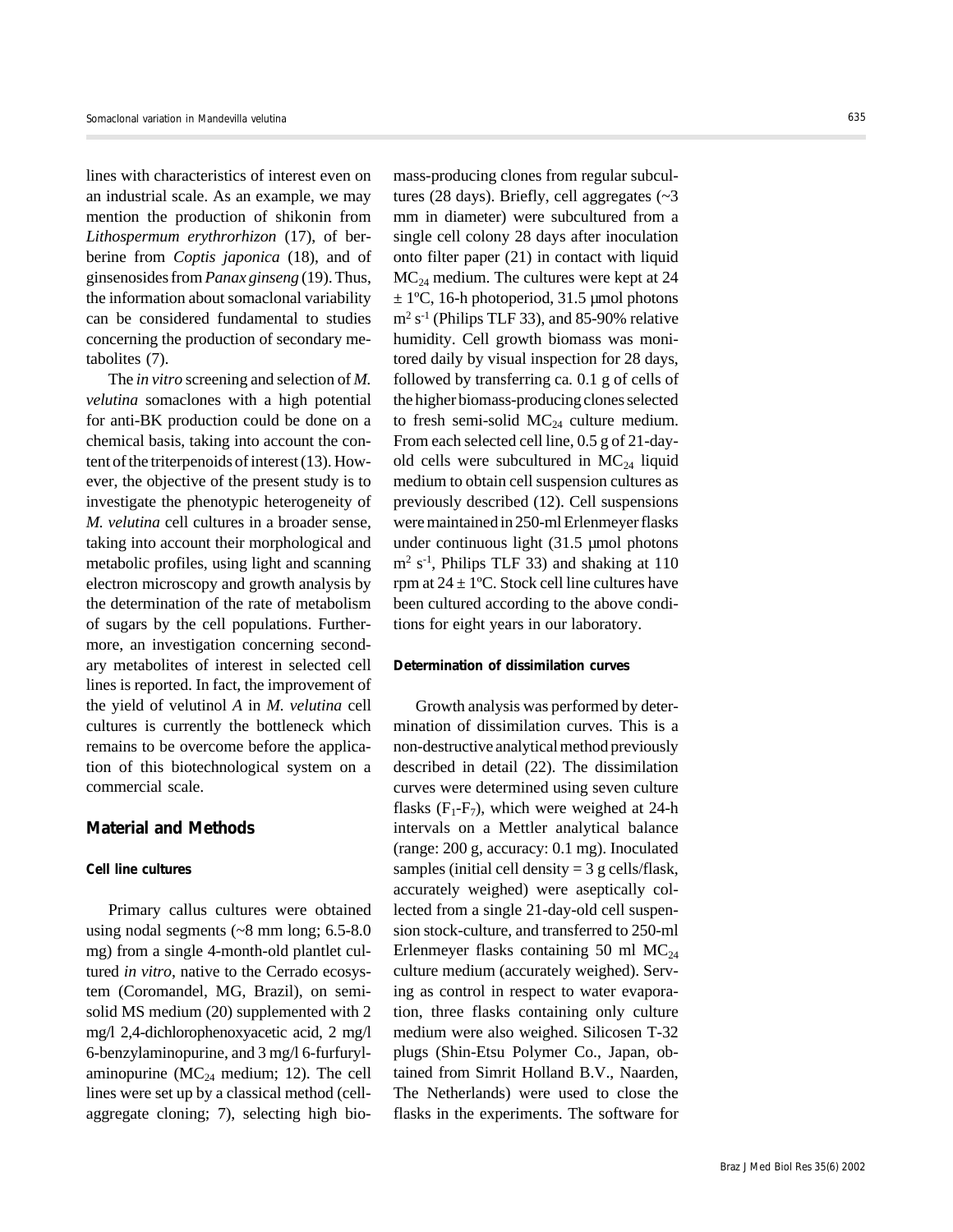the analysis of the data was kindly furnished by the Division of Pharmacognosy, Leiden University, Leiden, The Netherlands.

## **Synchronous cell cultures**

Synchronous cell cultures were obtained by collecting cell samples (10 ml) from a single 30-day-old cell suspension culture (3 g cells/50 ml culture medium - stationary phase), in order to minimize the effect of any error or variation source, followed by filtration (1.0 mm in diameter) and inoculation of 0.5 g cells on 20 ml  $MC_{24}$  semi-solid medium. The growth analysis was carried out by determining the dissimilation curves for two independent cell populations.

## **Light microscopy**

Samples of 0.5 ml from 21-day-old *M. velutina* cell suspension cultures (2.1 x 106 cells/ml) were collected weekly, centrifuged at 251.5 *g* for 5 min and washed twice with sterile saline solution (0.85% NaCl). The cells were resuspended in saline solution and samples were stained with 0.2% Coomassie brilliant blue R-250 prior to visualization. Data were recorded by micrography under visible light (100X and 400X) using a microscope (Nikon Labophot, Tokyo, Japan) equipped with a Nikon FX-35 camera.

### **Scanning electron microscopy**

Cells resuspended in saline solution were centrifuged at 1062 *g* for 5 min and washed extensively with 0.1 M sodium cacodylate buffer, pH 7.2, followed by a 2% glutaraldehyde/2-h dark treatment. Samples were washed twice with sodium cacodylate buffer, resuspended in  $1\%$  OsO<sub>4</sub>/15 min in the dark and washed again (three times) in buffer. After centrifuging at 1062 *g* for 5 min, cells were sequentially treated with EtOH (50, 75, 90 and 100%, 15 min/concentration), gold coated. The material was examined with a Philips XL 30 scanning electron microscope operating at 15 kV and data were recorded with a Linhof camera.

## **Chromatographic analysis of velutinol** *A*

For the analysis of the steroid velutinol *A* in selected cell cultures, 150 g of cells (fresh weight) from 30-day-old cell cultures (inoculum density =  $3$  g cells/50 ml culture medium) were collected, lyophilized and stored at -20ºC. The compound of interest was extracted from lyophilized cells with 2 volumes of ethyl acetate at 4ºC/7 days. The extract was filtered, concentrated under reduced pressure (crude extract), followed by the isolation of velutinol *A* by column chromatography on silica gel, using methylene chloride with increasing amounts of ethyl acetate as eluent (23). The presence of the compound in the column effluent was monitored by TLC on silica gel (Kilselgel 60  $F_{254}$ , 0.25 mm, Merck, Darmstadt, Germany), using hexane:diisopropyl ether:acetone (4:4:3) as the solvent system. Detection was performed by first spraying the chromatoplates with anisaldehyde-sulfuric acid, followed by heating at  $100^{\circ}$ C (3).

# **MALDI-TOF mass spectrometry analysis of velutinol** *A*

For the detection of velutinol *A* in the organosolvent fraction of the cell lines we carried out matrix-assisted laser desorption/ ionization time-of-flight (MALDI-TOF) mass spectrometry, with a PerSeptive Biosystems (Framingham, MA, USA) Voyager MALDI-TOF spectrometer as previously described (24). Briefly, ethyl acetate samples concentrated under reduced pressure (crude extract, see above) were first resuspended in a minimum volume of acetone  $({\sim}50 \,\mu l)$  and mixed (1:20) with the freshly prepared matrix  $\alpha$ cyano-4-hydroxycinnamic acid (10 mg/ml), dissolved in H<sub>2</sub>O:trifluoroacetic acid:acetonitrile  $(4:1:5, v/v/v)$ . A 1-µl aliquot was ap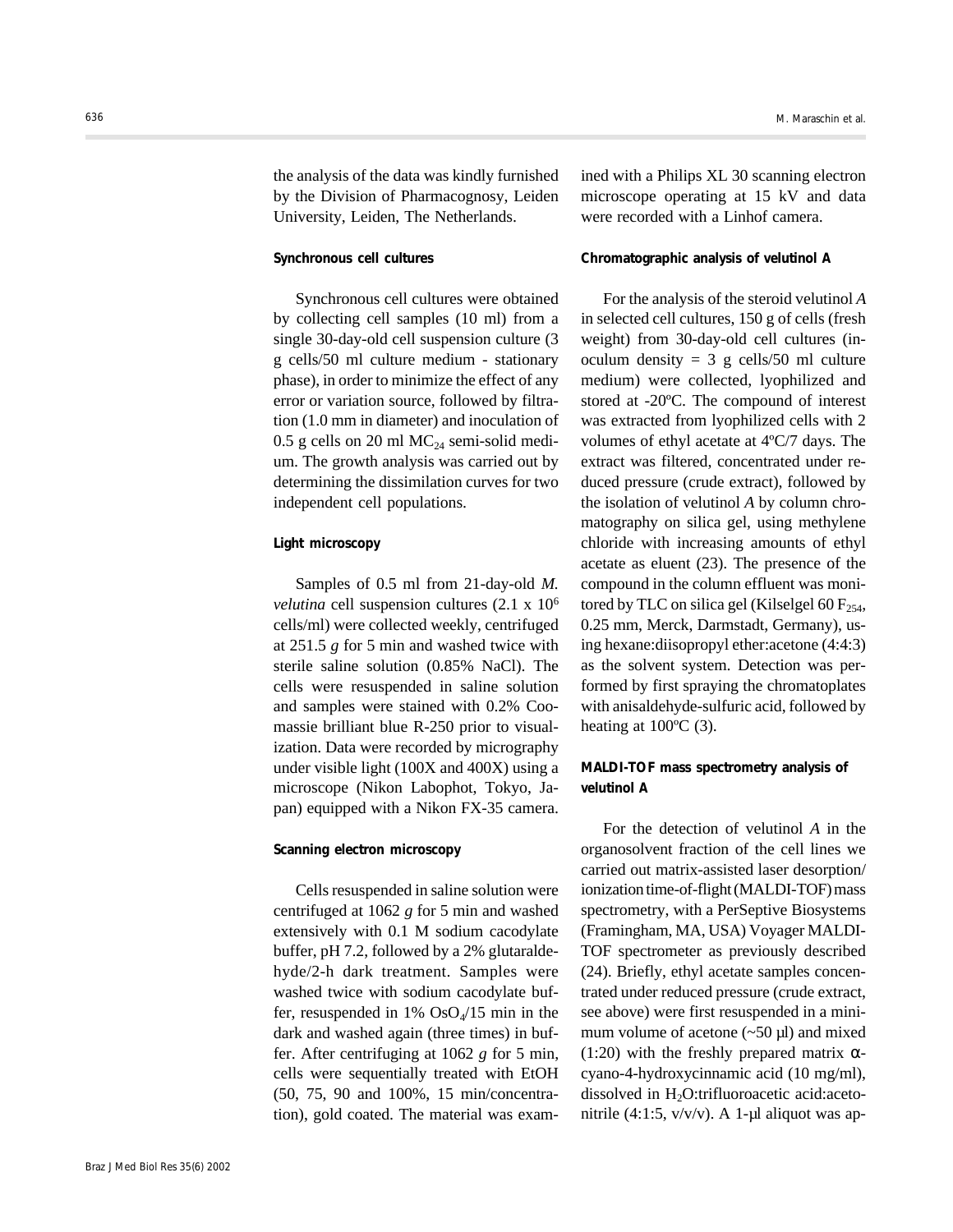plied to the sample target and allowed to dry prior to mass spectrometry analysis. A nitrogen laser with a 337 nm output was used and the spectra were taken in the positive-ion mode using an accelerating voltage of 28 kV. The laser power output was set just above the threshold for ion production.

# **Results and Discussion**

Cell cultures of *M. velutina* showed an asynchronous growth pattern and somaclones in distinct development stages. Typical meristematic cells with a round shape and translucent cytoplasm were found as the major type, especially along the lag phase (Figure 1A,B,E,F). We also observed a tendency to an elongated shape as the cultures entered the exponential growth phase (Figure 1F). Plant cells are naturally asynchronous with respect to the mitotic cycle, and at any time a culture will contain a combination of cells in different cycle phases (25) as described here. The heterogeneity found might be attributed to the fact that the cell cultures did not originate from a single cell (26). In fact, to account for the lack of uniformity in multicellular explants as in this case, it has been suggested that explants derived from sources

other than protoplasts be called complex cultures due to their multicellular origin (27,28). Because it is unlikely that any two cell types have exactly the same proliferation rate, even after prolonged culture cell lines often remain highly heterogeneous in cellular constitution. As an example, a wide variation in berberine content of individual cells within a *Coptis japonica* cell suspension culture was detected by flow cytometric analysis (29). Indeed, it has been recognized that a cultured cell line seems better defined as a population formed by cells having varied characters at the genetic, biochemical, physiological, and morphological levels, with the resulting phenotype of the population being determined by the predominant cell type. Furthermore, the response of the cell types to external stimuli in terms of the biosynthesis of secondary metabolites, for instance, depends upon their morphological and/or physiological state (16). This is because the cell culture environment not only could induce variations in the cultured cells but could also select a particular cell type. So any cell carrying this trait has a selective advantage over the normal ones and the probability to obtain a mutant with a specific trait is highly increased (30).



Figure 1. Scanning electron (A, B, C, and D) and light (E, F) micrographs of *Mandevilla velutina* cultured cells showing variations in size, morphology and cell aggregates. *A*, *B*, Typical meristematic 7- and 21-day-old cells, respectively (bar = 5 µm). *C*, Details of the cell surface rugosity of a single cell (bar = 10 µm). *D*, Cell aggregates with the predominance of globular cell types from a 21-day-old culture. Arrows show the cell surface rugosity (bar = 50 µm). *E*, Sevenday-old cells (bar = 60 µm). *F*, Protein staining with 0.2% Coomassie brilliant blue R-250 in 21 day-old cells showing an elongated shape (bar =  $60 \mu m$ ).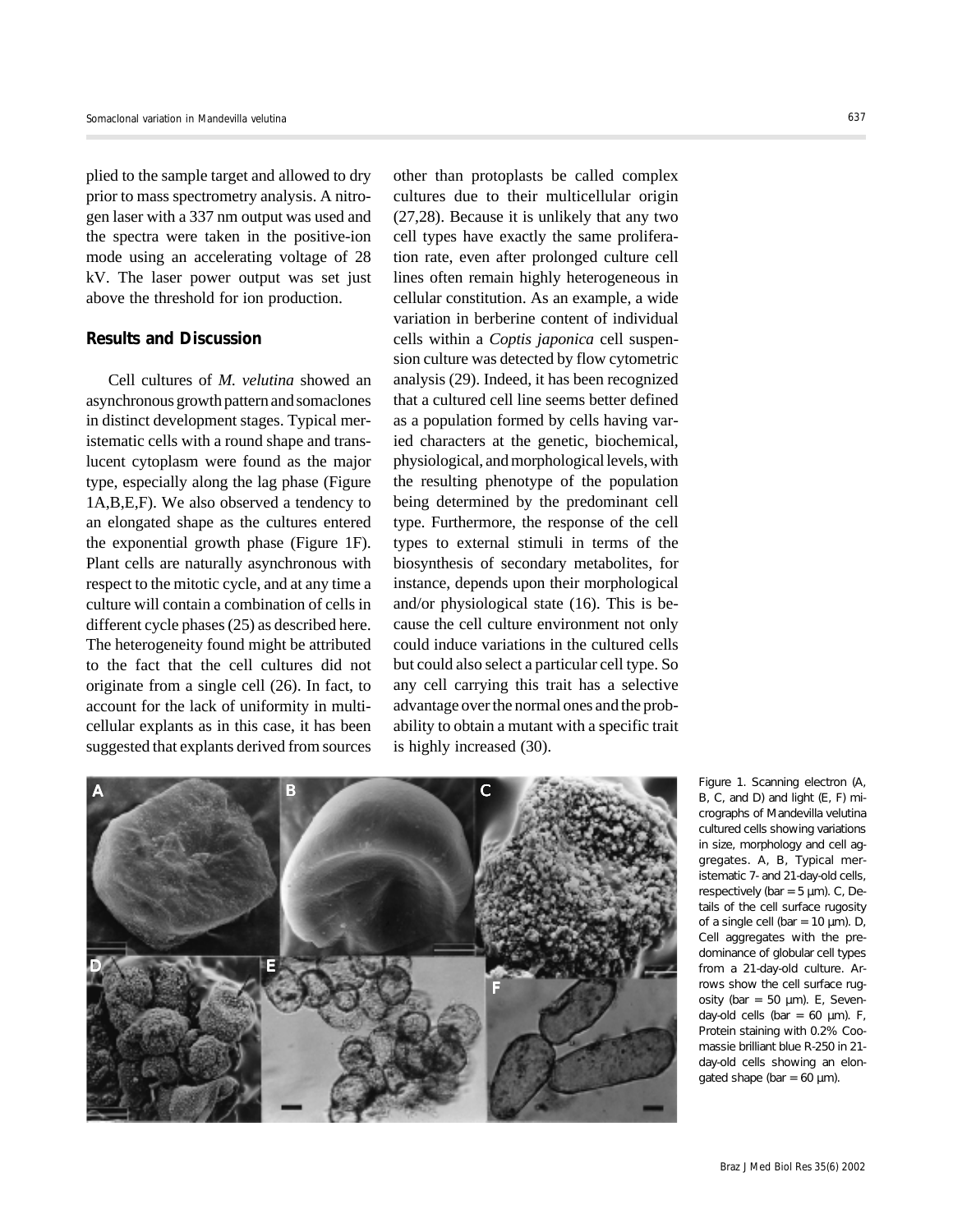Clearly green cell aggregates were usually observed, being formed only of meristematic cells (Figure 1D,E), with a mean range of 16-22 cells/aggregate. We observed a strong tendency to form larger cell aggregates when the cells were cultured in medium containing growth regulators at concentrations ten times lower than used in this study (data not shown). The size of the cell aggregates (240-330 µm) is a determinant factor of culture behavior because of the different microenvironments to which the cells are exposed. It is also possible that such cells represent a variant phenotype with altered properties (26). Meaningful differences in cell surface rugosity were detected between single cells (Figures 1A-C and 2B) and cell aggregates (Figure 1D) along the culture stage. In fact, this trait seems to be useful for cell heterogeneity characterization in cultured plant cells, for clonal cell screening and for selection with polyclonal antibodies as biochemical markers (12). As a practical example, more recently the characterization of bacterial cells was performed



Figure 2. Light (A) and scanning electron (B) micrographs of 21-day-old *Mandevilla velutina* cells showing embryogenetic characteristics and specialized functions. *A*, Note the initial cell polarization (arrow). Bar = 15  $\mu$ m. B, Smooth (S) and rough (R) areas on the proembryogenetic cell surface. Bar = 3 µm. *C*, Electron transmission micrograph showing a functional chloroplast containing starch-like granules. Bar = 400 nm.

by analyzing surface molecules (biomarkers) by mass spectrometry (MALDI-TOF), resulting in a mass fingerprint typical of the particular species, and in some cases at the strain level, demonstrating the feasibility of this approach (31).

Cells with embryogenetic characteristics (Figure 2A,B) were also found, suggesting the existence of this morphogenetic pathway. To the best of our knowledge, the occurrence of embryogenesis in cultured cells of *M. velutina* has not been previously reported. As *M. velutina* cultured cells express such a development after a callus stage, this seems to be a case of indirect embryogenesis which is the most common embryogenetic pathway. Previous analyses of *M. velutina* calli showed the occurrence of embryogenetic cells only in cultures older than 21 days. It seems that frequent subculturing (time intervals <15 days) inhibits this morphogenetic pathway, since embryogenetic cells were not found in these populations (32). Again, the existence of any differentiation stage in *M. velutina* cell suspension cultures demonstrated in the present work is interesting, considering that the focus is on the secondary metabolite synthesis (33).

The cultures were able to synthesize chlorophyll (data not shown), thus exhibiting a specialized function, and further transmission electron microscopy analysis (Figure 2C) showed the presence of chloroplasts exhibiting a normal architecture. This aspect is worth mentioning since the absence of specialized cell structures in some cultures may be a further reason for the absence or at least for much reduced levels of accumulated secondary metabolites (16). Chlorophyll content has been used as a parameter to evaluate the occurrence of variations in plant cell and tissue cultures (30,34). In rye, as in other Gramineae, very frequent chlorophyll variations were observed in plants regenerated from immature embryo cultures (30). In *Picea mariana* and *P. glauca*, 0.1 and 0.3% of the plants regenerated by somatic em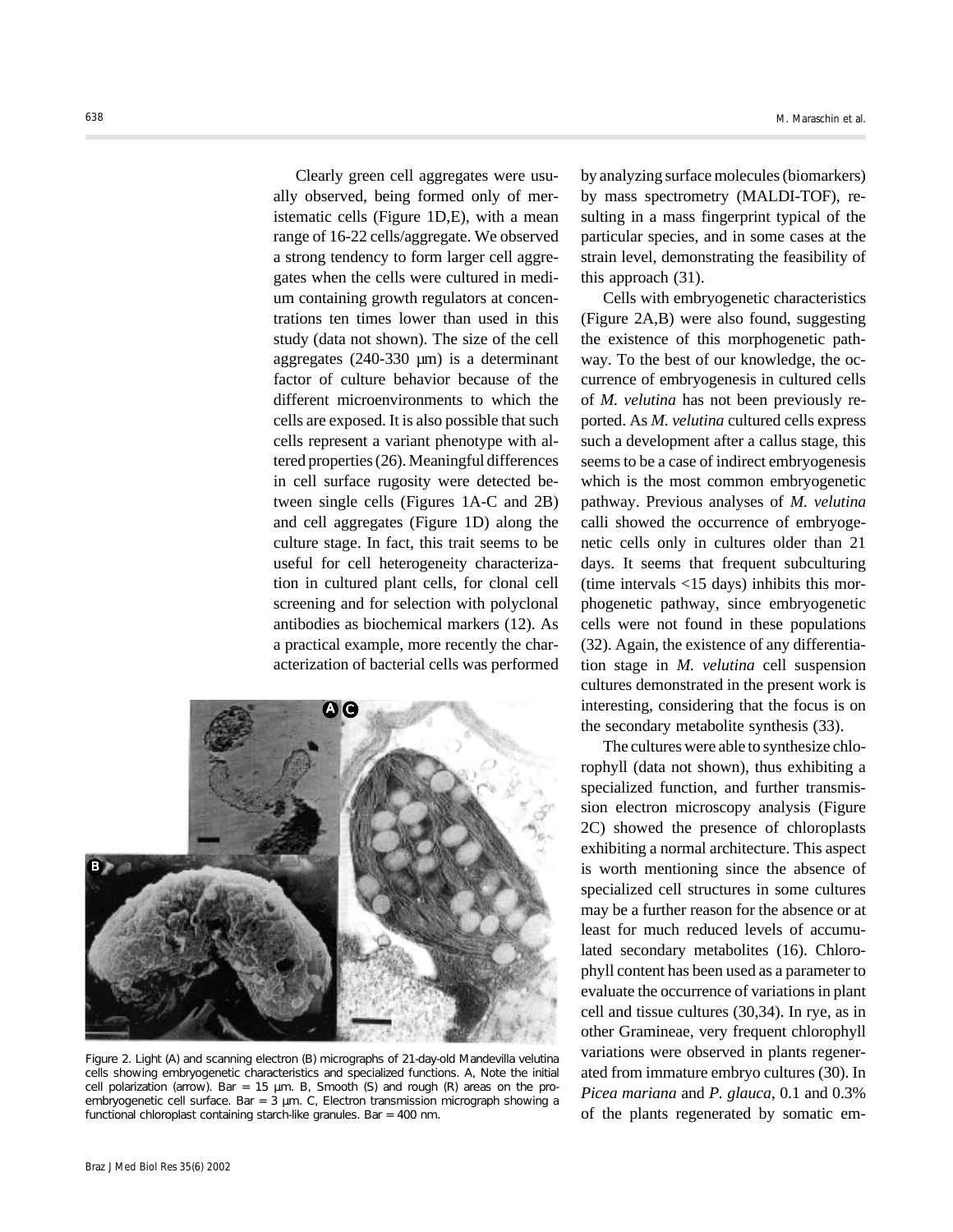bryogenesis were achlorophyllous and displayed different distributions and proportion of green and white tissues (*variegata* phenotype). However, chromosome number counts did not show differences between *variegata* and normal plants, emphasizing the fact that phenotypic evaluation seems to be a valuable tool to assess the genetic integrity of clonal propagation processes. Furthermore, in the absence of reliable genetic markers of somaclonal variation, phenotype still represents the easiest and fastest way to identify putative mutants (34).

The dissimilation curves observed are shown in Figure 3A,B. Cell cultures presented a variable growth index, suggesting the presence of somaclones with different metabolic rates in *M. velutina* cell suspension cultures. Similar results were found in semi-solid medium and in cell suspension culture kinetic experiments performed in the absence of light (12).

A detailed analysis of dissimilation curves for the cultures with the highest growth index  $(F_2, F_4, F_6, \text{ and } F_7)$  revealed meaningful differences among them. The  $F_2$  cell population showed a typical sigmoid growth ( $r^2$  = 0.996), with a lag and exponential phase duration of 4 and 14 days, respectively. This growth curve has been characteristic for *M. velutina* cell suspension cultures along the subcultures (>30), with small variations, and we have considered it as a standard (hereafter referred to as control) for the purpose of further comparative analysis.  $F_6$  and  $F_7$  cell populations differed from the control  $(F_2)$ especially concerning lag phase duration (data not shown). A short lag phase  $(\sim 24 \text{ h})$ was observed for both populations and their growth phase was longer, 16 and 10 days, respectively. In fact, a mathematical model based on linear regression seems to better represent the dissimilation curve for the  $F_7$ cell line ( $r^2$  = 0.956), considering its lag and growth phase. High biomass-producing cell lines of *Tabernaemontana divaricata* cells displayed a similar profile for the growth

curve with a short lag phase and also a linear growth phase, but without alterations in the alkaloid content (35). Furthermore, a mathematical treatment by integrating the area of each dissimilation curve revealed highest metabolic rates for  $F_6$  and  $F_7$  cell lines, which were 22.4 and 33.5% greater than the control  $(F_2)$ , respectively, while  $F_4$  showed a dissimilation 15.9% lower than the control. Despite the differences for the cell cycle observed here, the maximum dissimilation at the stationary phase did not differ for these



Figure 3. Representative dissimilation curve (A) for a *Mandevilla velutina* cell suspension culture showing a sigmoidal growth pattern  $-F<sub>2</sub>$  cell line. A distinct growth rate, with lower biomass accumulation, is shown in (B) for the  $F_4$  cell line (P<0.05).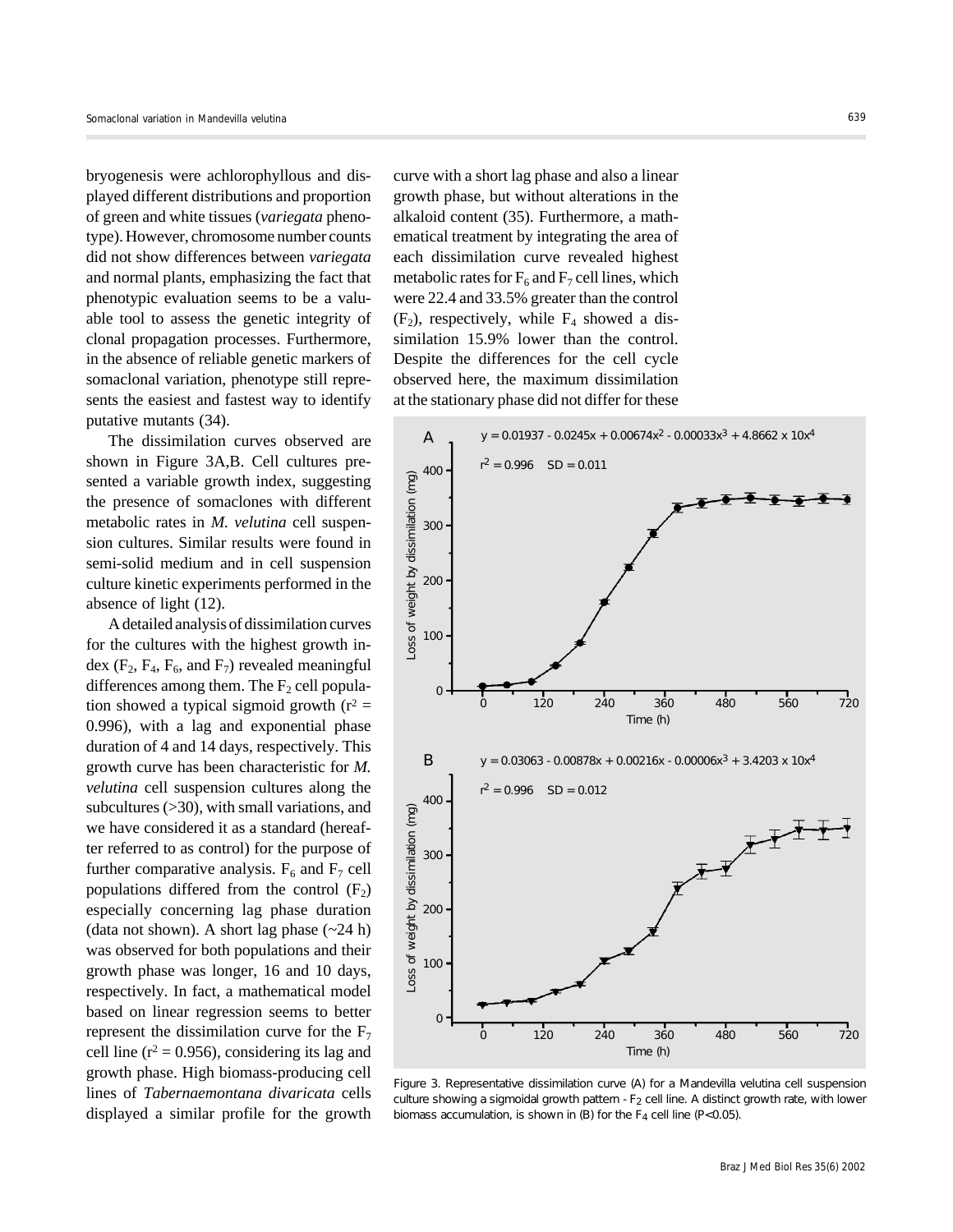three populations compared to the control  $(F<sub>2</sub>)$ , with a mean value of about 356 mg (25day-old cultures), suggesting a similar potential for biomass production. The cell suspension cultures with a lower growth rate  $(F_1, F_3 \text{ and } F_5)$  did not show cells with morphological changes that indicate degeneration or death.

Growth rate has been suggested as a criterion in experiments designed to select cell lines with higher performance (33). Indeed, one might consider it an expression of the genetic variability in cell cultures, which could be correlated with the synthesis rate of the metabolites of interest. Distinct dissimilation rates and indole alkaloid content were

found in three *T. divaricata* cell strains along a culture period of nearly one year (36). The N strain accumulated a lot of intracellular glucose and fructose, with a relatively low dissimilation, whereas strain S behaved in the opposite manner and strain A showed an intermediate behavior. The highest indole alkaloid production content was found in strain N, while strain A showed a lower but stable alkaloid production. No indole alkaloid production was detected in strain S. Interestingly, no evidence for random genetic instability was found in the experiments. Following this approach, thin layer chromatography analysis of the organosolvent fraction (ethyl acetate) extracted from



Figure 4. Partial, positive ion detection mode, MALDI-TOF mass spectrometry obtained from the ethyl acetate samples (crude extract) of producing and nonproducing cell lines of Mandevilla velutina. A, Producing F<sub>2</sub> cell line and B, producing F<sub>6</sub> cell line. The peak resulting from velutinol A (m/z 362) is marked with an asterisk. C, Nonproducing F<sub>1</sub> cell line and D, nonproducing F<sub>4</sub> cell line. Notice the absence of the peak resulting from velutinol A (m/z = 362) in C and D.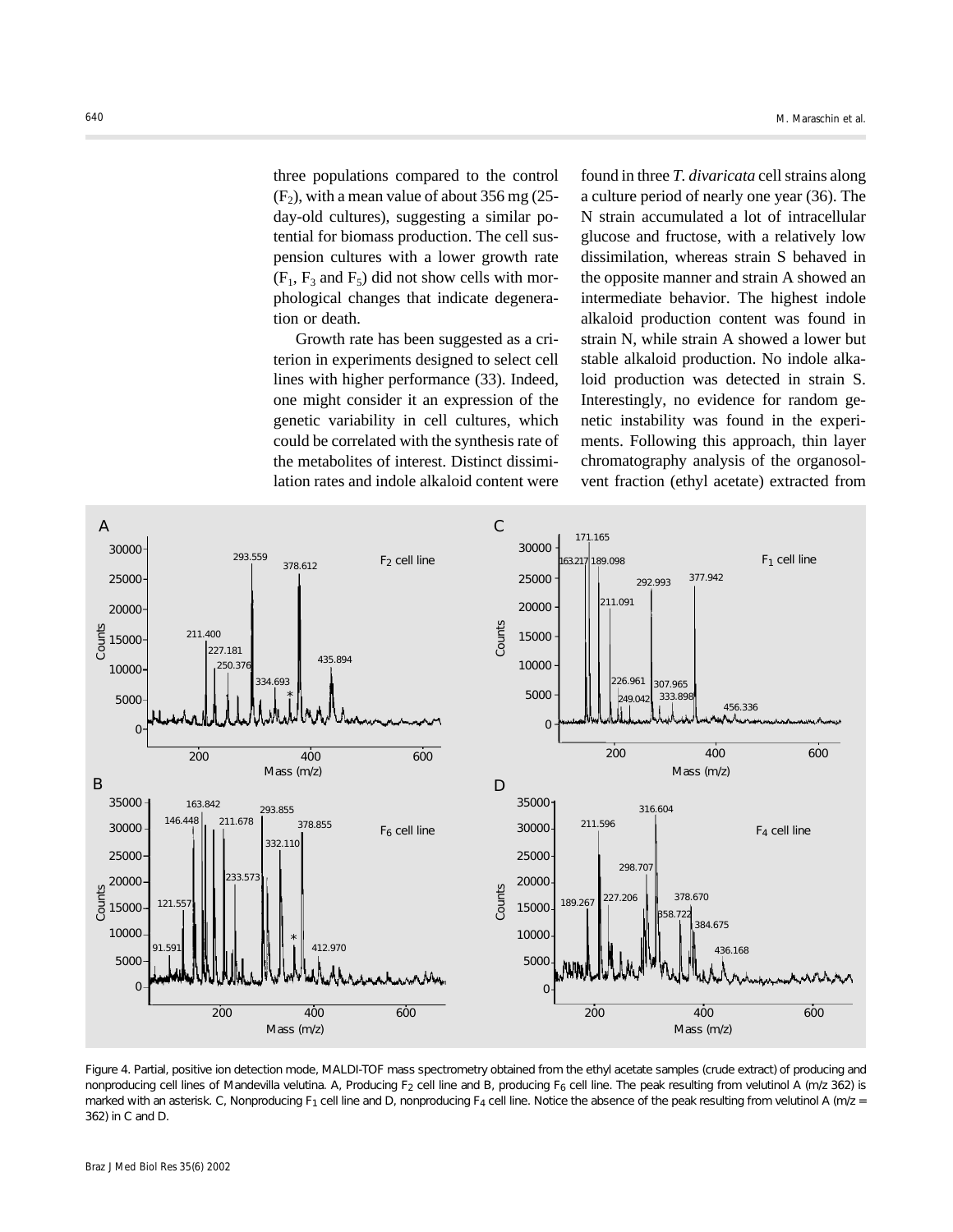*M. velutina* cell cultures revealed distinct chromatographic patterns for the compounds of interest (i.e., MV 8608, velutinol *A* and MV 8610, its glycosylated derivative - data not shown), indicating that some cell lines do not produce them. These findings prompted us to screen the cell lines selected according to their biomass yield in order to detect the compound of interest by using MALDI-TOF mass spectrometry with direct injection of the organosolvent samples into the mass spectrometer. For purposes of comparative analysis among cell lines with respect to velutinol *A* production, the  $F_5$  cell line was used as control, as previously reported (24). Indeed, analysis of the MALDI-TOF spectra allowed us to confirm the chromatographic findings described above, pointing to the existence of velutinol *A* producing (Figure 4A,B) and nonproducing (Figure 4C,D) cell lines. Because of the soft ionization, MALDI mass spectrometry has been shown to be a robust technique for the analysis of compounds in the complex biological matrix of a crude plant extract, as shown for chlorinated bisbibenzyls in crude extracts of *Bazzania trilobata* (37). In a similar approach, MALDI-TOF mass spectrometry analysis of 3-deoxyanthocyanidins and anthocyanins was performed using crude extracts of *Sorghum bicolor* tissues, with sensitivities at 15 pmol/µl for 3-deoxyanthocyanidins and as low as  $5 \text{ pmol}/\mu l$  for pure samples of anthocyanidin (pelargonidin) and anthocyanin (malvin) (38). This approach would seem to be of interest in plant biotechnology programs for early identification and selection of high producing cell lines, reducing the duration of this usually time-consuming step, as well as for phytochemical studies, monitoring secondary metabolism in plant or animal cells and tissues, and for rapid and accurate characterization of microorganisms of interest (24,31,37). Generally, a primary metabolite is synthesized as a direct result of the metabolic processes that keep the cells alive and growing and it accumulates in parallel with cell biomass. Conversely, a secondary metabolite is usually not formed as a direct result of metabolism that maintains cells in an actively dividing state and the accumulation of these metabolites tends to lag behind cell growth (16). Therefore, culture conditions favoring rapid growth are seldom considered as the best for the biosynthesis/accumulation of secondary metabolites. The present findings, especially considering the  $F_6$  and  $F_7$  cell lines, become interesting as one considers a two-stage strategy as a suitable way of increasing the productivity of plant cell cultures (39).

Since synchronous cell culture is an important tool for further studies of secondary metabolism, the results prompted us to pursue this goal. In preliminary attempts, growth analysis was carried out by determining the dissimilation curves for two independent cell populations and the results are shown in Figure 5A,B. A similar dissimilation profile



Figure 5. Loss of weight by dissimilation (mg) of two independent synchronous cell lines of *Mandevilla velutina* grown on MC24 semi-solid medium. The duration of the whole cell cycle (lag-stationary phase) is shown, being 288 h for the  $S_1$  population (A) and 384 h for the  $S_2$ population (B). P<0.05 using the Student *t-*test.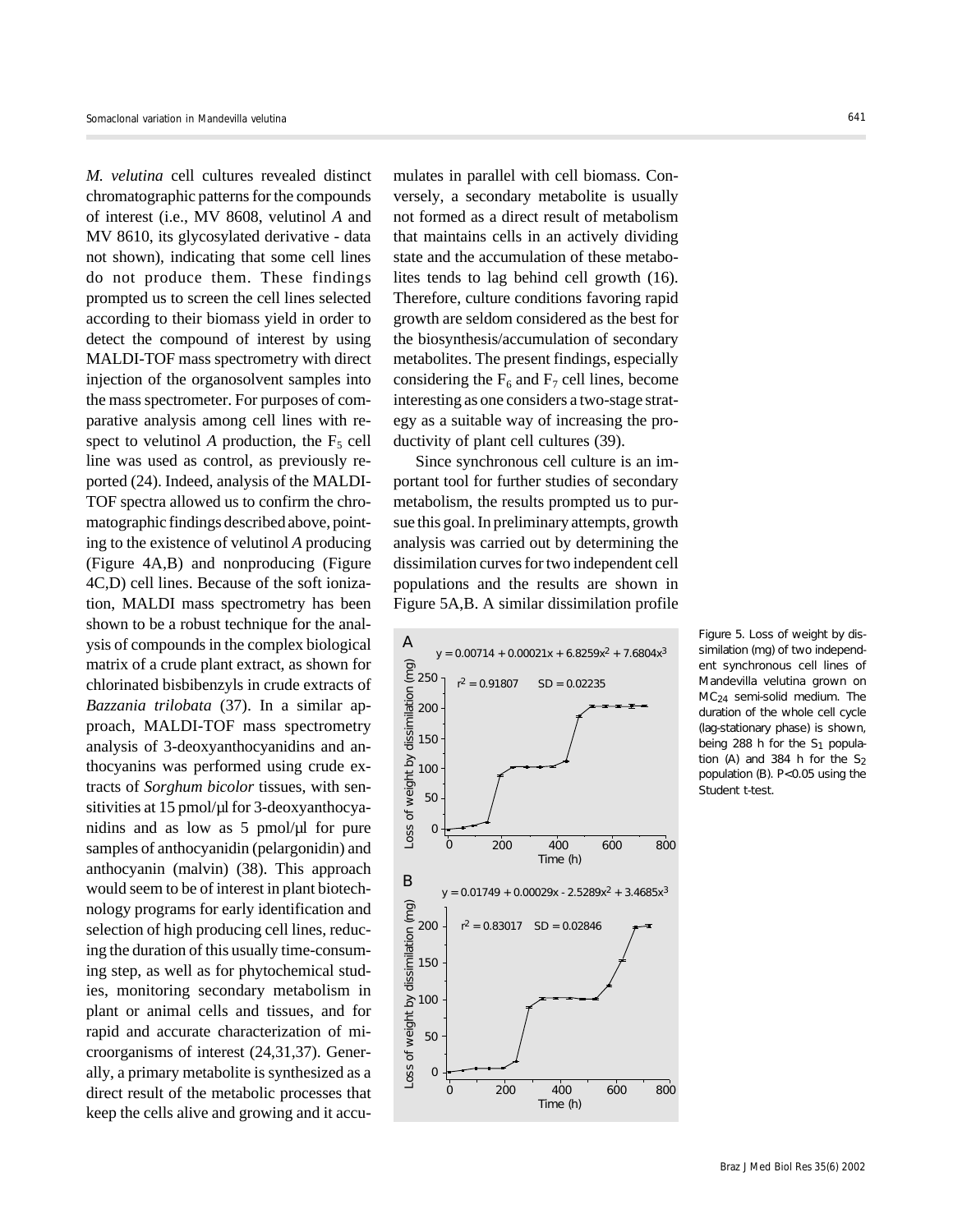was observed for the cell populations in the time course experiments, which showed a synchronous cell cycle. This might be due to the cell harvesting time (30 days after inoculation - stationary phase), since it has been reported that the induction of synchronization of the cell cycle in cultures along the stationary phase can be due to lack of any nutrient (limiting factor). The elapsed time for the growth cycle (lag  $\rightarrow$  stationary phase) was about 288 and 384 h for  $S_1$  and  $S_2$ populations, respectively. Accordingly, the total amount of dissimilation of the former cell population was somewhat higher (35.3%) as calculated by integrating the area of its dissimilation curve.

The results point to a high cell variability present in the cultured cell populations with respect to morphogenetic and metabolic aspects. Furthermore, the findings are evidence that *M. velutina* cultured cells are heterogeneous in their ability to produce the compounds of interest, being mixtures of producing and nonproducing cells. Many plant cell cultures also exhibit variation in secondary product yield over successive subcultures. This phenomenon constitutes a potential problem for the commercialization of fine chemical production by plant cell cultures, particularly when the instability takes the form of a consistent reduction in yield. One should keep in mind that unpredictable yield fluctuations of 50% or more might make all the difference between an interesting observation and a commercial process. Thus, it seems clear that the variation generated via the plant cell culture process could be interpreted as a hindrance to progress, for example, in an industrial program aiming at drug production from plant cell cultures. In this situation, however, this process of yield deterioration can be arrested by making selections at regular intervals, coupled to techniques scaled up to meet industrial production levels (25,34). Since the somaclonal variation appears to provide an interesting approach to study secondary metabolism in order to select high producing cell lines, the performance of some producing velutinol *A* cell lines herein described was screened in a two-stage cell culture system (38) in order to optimize the yield of this compound and the results will be published elsewhere.

# **References**

- 1. Calixto JB, Strobel GH, Cruz AB & Yunes RA (1988). Blockade of the bradykininevoked diphasic response of isolated rat duodenum by the crude extract of compounds obtained from *Mandevilla velutina*. *Brazilian Journal of Medical and Biological Research*, 21: 1015-1018.
- 2. Bento ES, Calixto JB, Hawkes GE, Pizzolatti MG, Sant'Ana AEG & Yunes RA (1996). The structure of velutinol A is (15*R*, 16*R*, 20*S*)-14,16:15,20:16,21-triepoxy-15-16-seco-14ß,17α-pregn-5-ene-3ß,15-diol. A combined quantitative Overhauser effect and molecular modelling study. *Journal of the Chemical Society. Perkin Transactions I*, 2: 1359-1366.
- 3. Calixto JB, Silva AL, Reis MS, Costa RMBFL, Yunes JA, Cruz AB & Yunes RA (1989). Demonstration of anti-bradykinin compounds in callus culture of *Mandevilla velutina. Brazilian Journal of Medical and*

*Biological Research*, 22: 1275-1279.

- 4. Santos AR, Cruz AB, Maraschin M, Queiroz FP, Gorski F, Yunes RA & Calixto JB (1992). Produção dos compostos ativos de *Mandevilla velutina* por cultura de tecidos *in vitro*. Análise química e farmacológica. In: *Anais do XII Simpósio de Plantas Medicinais do Brasil*, Universidade Federal do Paraná, Curitiba, PR, Brazil, September 1992, 75.
- 5. Bkaily G, Orleans PD, Calixto JB & Yunes RA (1998). Patent No. CG 70857-228 - Specific steady-state R-type  $Ca<sup>2+</sup>$  channel blockers and used thereof. Canada, September 1998.
- 6. Maraschin M & Queiroz FP (1991). Curva de crescimento de callus de *Mandevilla velutina* - Procedência Cerrado. In: *Anais do III Encontro de Botânicos PR-SC*, Universidade Federal de Santa Catarina, Florianópolis, SC, Brazil, October 1991, 33.
- 7. Petiard V, Baubault C, Bariaud A, Hutin M & Courtois D (1985). Studies on variability of plant tissue cultures for alkaloid production in *Catharanthus roseus* and *Papaver somniferum* callus cultures. In: Neumann N (Editor), *Primary and Secondary Metabolism of Plant Cell Cultures*. Springer-Verlag, Berlin, Germany.
- 8. Scowcroft WR & Larkin PJ (1988). Somaclonal variation. In: Bock G & Marsh J (Editors), *Applications of Plant Cell and Tissue Culture*. Ciba Foundation Symposium 137, John Wiley and Sons, Chichester, England.
- 9. Hadi MZ & Bridgen MP (1996). Somaclonal variation as a tool to develop pest resistant plants to *Torenia fournieri* 'Compacta Blue'. *Plant Cell, Tissue and Organ Culture*, 46: 43-50.
- 10. Scowcroft WR (1985). Somaclonal variation: The myth of clonal uniformity. In: